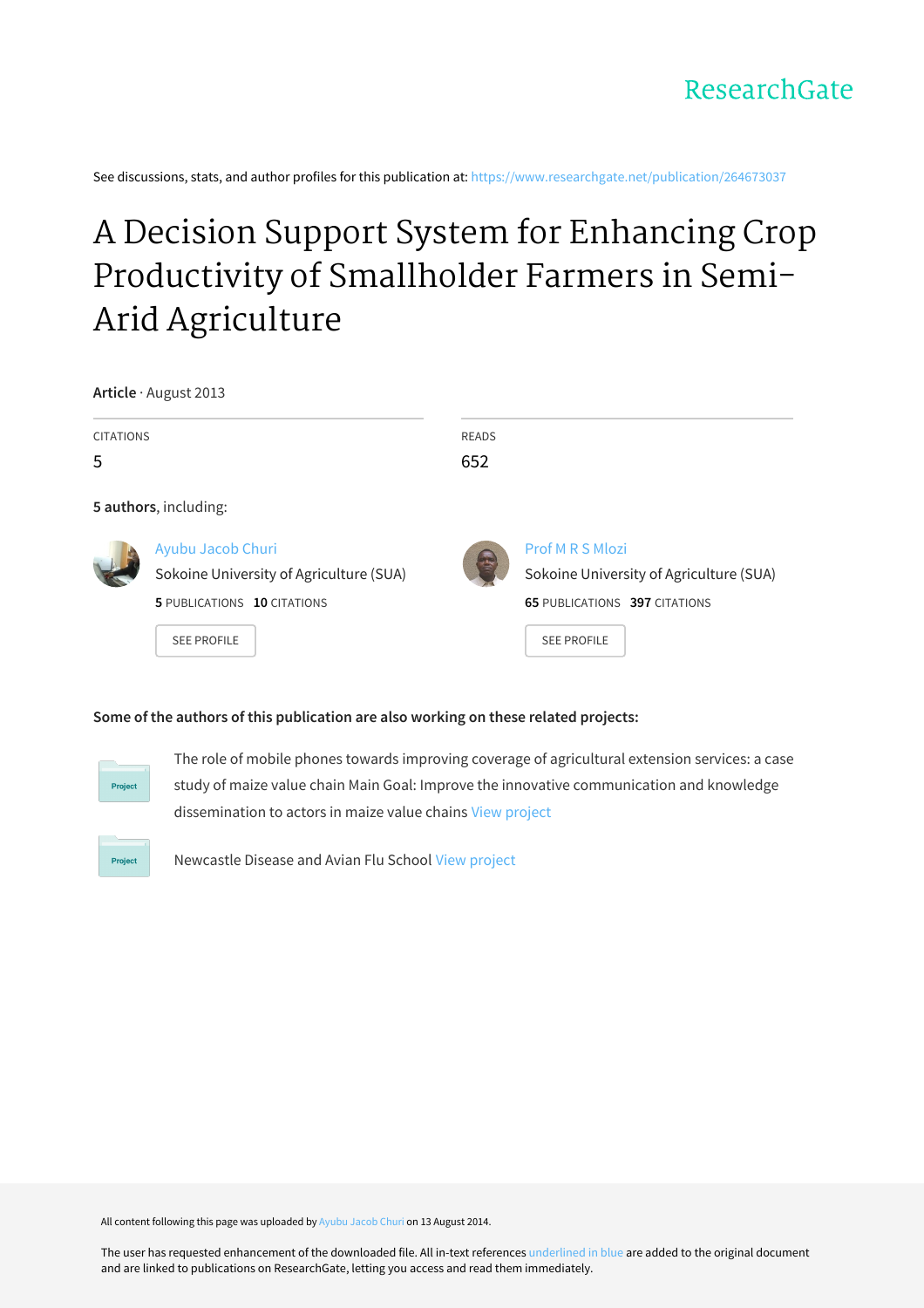©2013 ICT Journal. All rights reserved

http://www.esjournals.org

## **A Decision Support System for Enhancing Crop Productivity of Smallholder Farmers in Semi-Arid Agriculture**

**Ayubu J. Churi<sup>1</sup> , Malongo R. S. Mlozi<sup>1</sup> , Henry Mahoo<sup>2</sup> , Siza D. Tumbo<sup>2</sup> , Respickius Casmir<sup>3</sup>**

<sup>1</sup>Department of Agricultural Education and Extension, Sokoine University of Agriculture <sup>2</sup>Department of Agricultural Engineering and Land Planning, Sokoine University of Agriculture <sup>3</sup>University of Dar es Salaam, Computing Centre

## **ABSTRACT**

This study aimed at investigative decision support systems for assisting strategic and tactical decision making of smallholder farmers to reduce climate risks and increase crop productivity of semi-arid areas. Specifically, the study assessed farm-level decisions used by the farmers for reducing climate risks; examined information communication and knowledge sharing strategies for enhancing decision making and designed a system for assisting the farmers in selecting appropriate options for improving crop productivity. Development of DSS was governed by design science where prototyping approach was used to allow complete participation of endusers. The proposed architecture allows difference agricultural actors participate in communicating agricultural information and sharing of knowledge with smallholder farmers. The DSS was implemented and assessed by farmers as a useful tool for accessing information and advisories in agricultural systems. More research is recommended to enable simple and affordable mobile phones be used by farmers to access wealth of agricultural knowledge and policies from research centres and government resources.

**Keywords:** *decision support system, strategic and tactical decisions, crop productivity, mobile phone, agriculture*

## **I. INTRODUCTION**

There are several opportunities for smallholder farmers to be transformed into medium scale agricultural production. Among different strategies, availing decision support systems for enhancing access to agricultural information and sharing of agricultural knowledge including climate information is vital for realizing improved crop production [\[1\].](https://www.researchgate.net/publication/264673003_Understanding_Farmers_Information_Communication_Strategies_for_Managing_Climate_Risks_in_Rural_Semi-Arid_Areas_Tanzania?el=1_x_8&enrichId=rgreq-d0f2f52c1585934ed6573581f0aeb8c6-XXX&enrichSource=Y292ZXJQYWdlOzI2NDY3MzAzNztBUzoxMjk1NjQwMDkzMDgxNjBAMTQwNzkwMTg3NjAxOQ==) However, existing methods for communicating information to smallholder farmers have been found to be not effective for farmers to access timely, understandable and actionable agricultural information and technologies. These methods include radio, television, extension agents and face to face communication (social gatherings at the villages). On the other hand, several software tools have been developed for analyzing different scenarios to generate recommendations and advisories to be used by farmers for optimal crop production.

Despite the development of software tools at the research centres, transferring of technologies developed required personal communication to farmers and agricultural extension workers at villages. Furthermore, the adoption of these tools remained as a challenge. Low adoption of decision support in agriculture system requires developing improved approaches of DSS development [\[2,](https://www.researchgate.net/publication/236047949_Trustworthiness_and_Negative_Affect_Predict_Economic_Decision-Making?el=1_x_8&enrichId=rgreq-d0f2f52c1585934ed6573581f0aeb8c6-XXX&enrichSource=Y292ZXJQYWdlOzI2NDY3MzAzNztBUzoxMjk1NjQwMDkzMDgxNjBAMTQwNzkwMTg3NjAxOQ==) 3]. In addition, the approaches for developing decision support system should consider participation of key users.

In agriculture, dissemination of climate information and sharing of agricultural knowledge can be enhanced by application of opportunities in Information and Communication Technologies (ICT). Existing dissemination methods include radio, television, face to face, and electronic mail [4, 5]. In addition, web-based system have been developed and used to disseminate agricultural information [\[6\]](https://www.researchgate.net/publication/222700032_AgClimate_A_climate_forecast_information_system_for_agricultural_risk_management_in_the_southeastern_USA?el=1_x_8&enrichId=rgreq-d0f2f52c1585934ed6573581f0aeb8c6-XXX&enrichSource=Y292ZXJQYWdlOzI2NDY3MzAzNztBUzoxMjk1NjQwMDkzMDgxNjBAMTQwNzkwMTg3NjAxOQ==). However, the use of web and mobile technologies has been inadequately explored in order to support interactive communication [7]. Realizing the benefits

of these technologies, this study aims at developing an integrated system with web and mobile technologies in order to support strategic and tactical farm decisions under a changing climate for semi-arid areas.

In this study, a decision support system (DSS) to enhance strategic and tactical decisions that are linked to advance climate information with site-specific relevance. DSS have been applied successfully in agriculture and other sectors such as health [8]. Such DSS has inadequately addressed strategic and tactical farm level decision in a changing climate. Therefore, in order to improve crop productivity through improving adaptive strategies to climate variability, a web- and mobile- based DSS is essential. In this study, the overall objective of was to develop a decision support system to assist strategic and tactical decision making of smallholder farmers to reduce climate risks and hence increase crop productivity in Same District. The question that guided the development of decision support system for assisting farmers in making strategic and tactical farm level decisions was to determine a decision support system to support farmers and a range of agricultural stakeholders of different capabilities and education background.

## **II. RELATED STUDIES**

Decision making in agriculture involves selecting an alternative choice that has improved effect to crop productivity. As a result of climate change and variability, different management strategies and technologies are adjusted accordingly for managing risks and take opportunities of climate change [9, 10]. For example, early maturing crop varieties are most suitable for seasons with low rainfall whereas high yield crop varieties are suitable in high rainfall seasons [11, 12, 13].

Proper land preparation methods in semi-arid areas had been adopted as adaptation strategy for managing risks caused by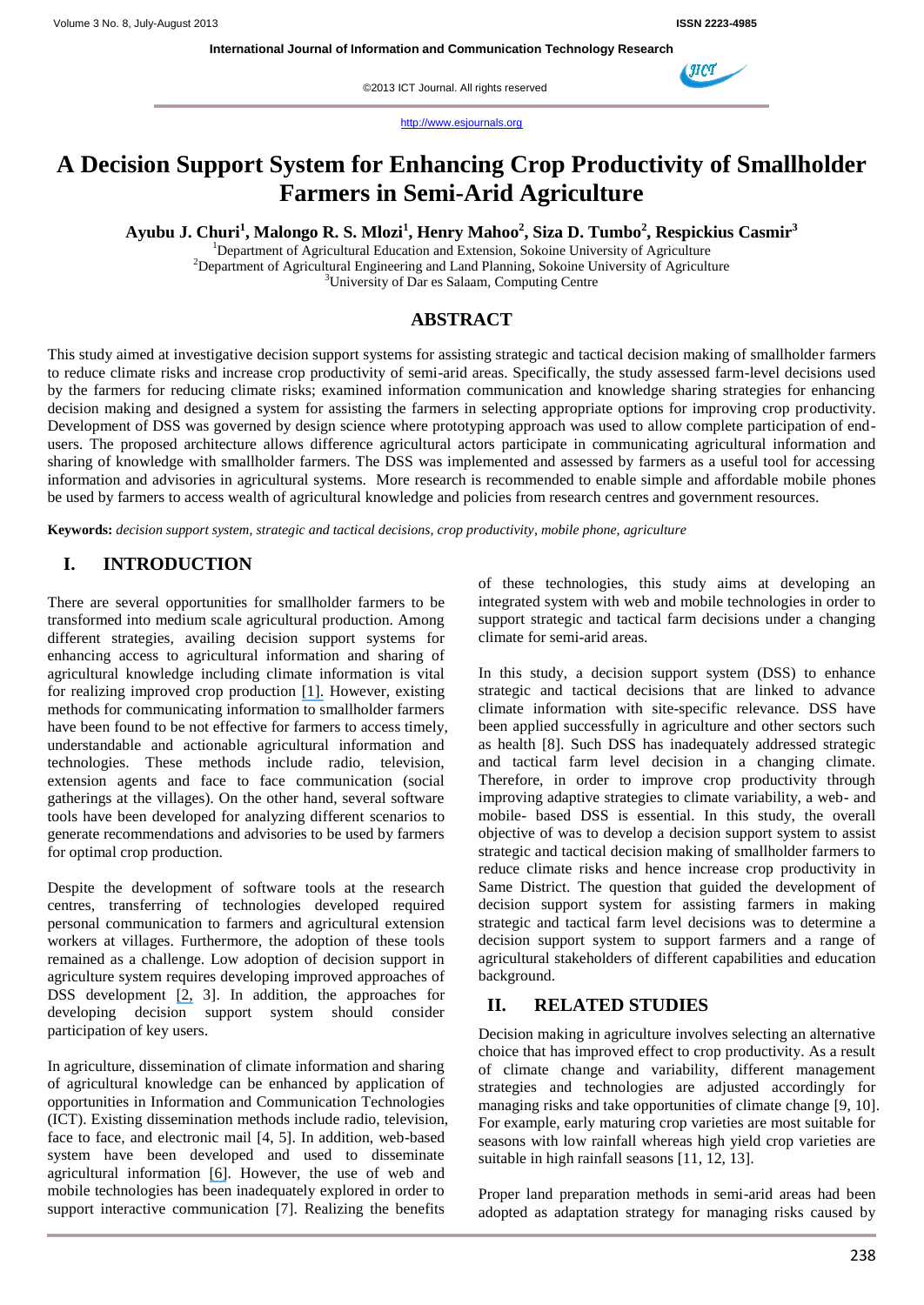

(NCT

©2013 ICT Journal. All rights reserved

#### http://www.esjournals.org

climate variability. Tillage practices can be used for rainwater harvesting and hence increase water available to a plant and improves soil moisture and nutrients. According to Majule [14], good tillage practices such as deep tillage, ripping tillage and tie ridging showed improved crop productivity in semi-arid areas under severe influence of climate variability. Similarly, events associated with climate variability made famers change tillage practices in Australia where different tillage options used under different climate conditions as an adaptation to climate variability [15]. These options include conventional cultivation, minimum tillage and no till.

The practices of choosing a crop to grow in a particular area has been determined by several factors including temperature, precipitation, humidity, wind, soil, vegetations cover, radiation energy and socioeconomic conditions of farmers. In short, climatic conditions, physical relief features and human preferences determine what crops could be grown in an area. However, choice of crops to be grown in particular seasons have been complicated with increased impact of climate variability especially in semi-arid areas [\[16, 17\].](https://www.researchgate.net/publication/222816680_An_Analysis_of_Crop_Choice_Adapting_to_Climate_Change_in_Latin_American_Farms?el=1_x_8&enrichId=rgreq-d0f2f52c1585934ed6573581f0aeb8c6-XXX&enrichSource=Y292ZXJQYWdlOzI2NDY3MzAzNztBUzoxMjk1NjQwMDkzMDgxNjBAMTQwNzkwMTg3NjAxOQ==) As a result, effective crop productivity has been declining due to not only inadequate rainfall but also poor decision making of smallholder farmers.

In semi-arid areas, smallholder farmers practices mainly rainfed farming with no permanent irrigation facilities. Rainfall in these areas is unevenly distributed, highly uncertain and erratic in nature. Moreover, semi-arid areas receive annual rainfall of about 500mm or less. Because of moisture stress and uncertain rainfall, these areas are characterized by very low crop yields and hence poor economy of farmers. However, different practices have been recommended aiming at reducing moisture stress to crops through harvesting rainwater and applying improved agricultural practices [18, 19]. Still farmers are confronted with difficulties in selecting crops in response to different weather conditions for improved crop productivity, despite increased experience of growing crops in semi-arid areas and recommended options from research outputs. In order to improve decision making in selecting suitable crop for improved crop productivity, smallholder farmers need information about a particular climatic event. In other words, farmers need weather forecast information in order to make sound plans for agricultural production.

Being informed that subsequent cropping season is going to be good, poor or normal, helps farmers to better plan for their operations and make concrete strategic decisions. Risks associated with poor seasons such as total crop failure and poor crop yields could be avoided and opportunities to increase crop productivity could be taken to as to produce more. However, despite strategies such as diversification of on-farm and offfarm activities, application of improved varieties (such as drought resistant, pest and disease resistant crops), development of erosion control structures, facilitating decisions (on crop and varieties types, crop input levels), Fofana *et al*.[20] and Mertz *et al*. [21] suggested that improved yields would be realized when farmers were informed on the occurrence of events of climate variability and make opportunistic decisions.

Several studies have developed a framework that smallholder farmers need to consider for making effective tactical decisions [22, 23, 24, 12]. These frameworks govern integration of factors to consider when making effective decisions. In addition, several authors have proposed steps to follow when making decisions at farm level. These frameworks identify coping and adaptation options to climate change using simulation models. However, literature does not show an analysis of farm level decisions, and how farmer's decision making process can be supported. According to Huda *et al.*[12] farmer have different decision making styles which range from self-centered to consultancy by fellow farmers and extension workers. This implies that there is low proportional of agricultural extension agents who support farmers and tools that support strategic and tactical decision making.

Smallholder farmers have opportunities to increase crop productivity when climatic conditions favor high crop yields in semi-arid areas. In these seasons rainwater becomes abundant for crop production at all stages of crop development. Improved crop production during good seasons will be attained when farmers make sound decisions after being informed about season in an appropriate lead time. For example, farmers may invest more in higher yielding crop varieties, fertilizers, pesticides and increase acreage allocations [25].

The importance of inter-seasonal climate forecasts comes for difference tactical crop and soil management in order to mitigate the effects of dry spells and floods which may occur with the season [26, 27]. That is why demand for seasonal climate information in form of amounts and temporal and spatial distribution is crucial for improved crop yield [28]. Inter-seasonal climate forecast is useful for planning rainwater harvesting, fertilizer and pesticides applications and planting and harvesting scheduling. Crop yields are influenced by not only inter-seasonal dry-spells (droughts) but also floods which introduce serious damage to crops and soil nutrients [29]. Several studies has showed how inter-seasonal floods affects crop yields without providing assessment of adaption options by smallholder farmers to manage such risks.

There are different versions of the decision support systems/tools used for agricultural decision support including APSIM, DSSAT and PARCHED THIRST models. APSIM, which stands for Agricultural Production Systems Simulator was developed for simulating biophysical processes in farming for evaluating economic and ecological aspects of management practices in face of climatic risks [30]. DSSAT, which stands for Decision Support System for Agro-technology Transfer was also developed for evaluating crop management practices of various crops [31]. PARCHED THIRST model, which stands for Predicting Arable Resource Capture in Hostile Environments During the Harvesting of Incident Rainfall in Semi-arid Tropics is a decision making tool for assessing the influence of crop managements on crop yields. PARCHED THIRST model is also simulates the effect of application of rainwater harvesting on crop yield which is a crucial element in rain-fed semi-arid regions [32]. However, these tools have been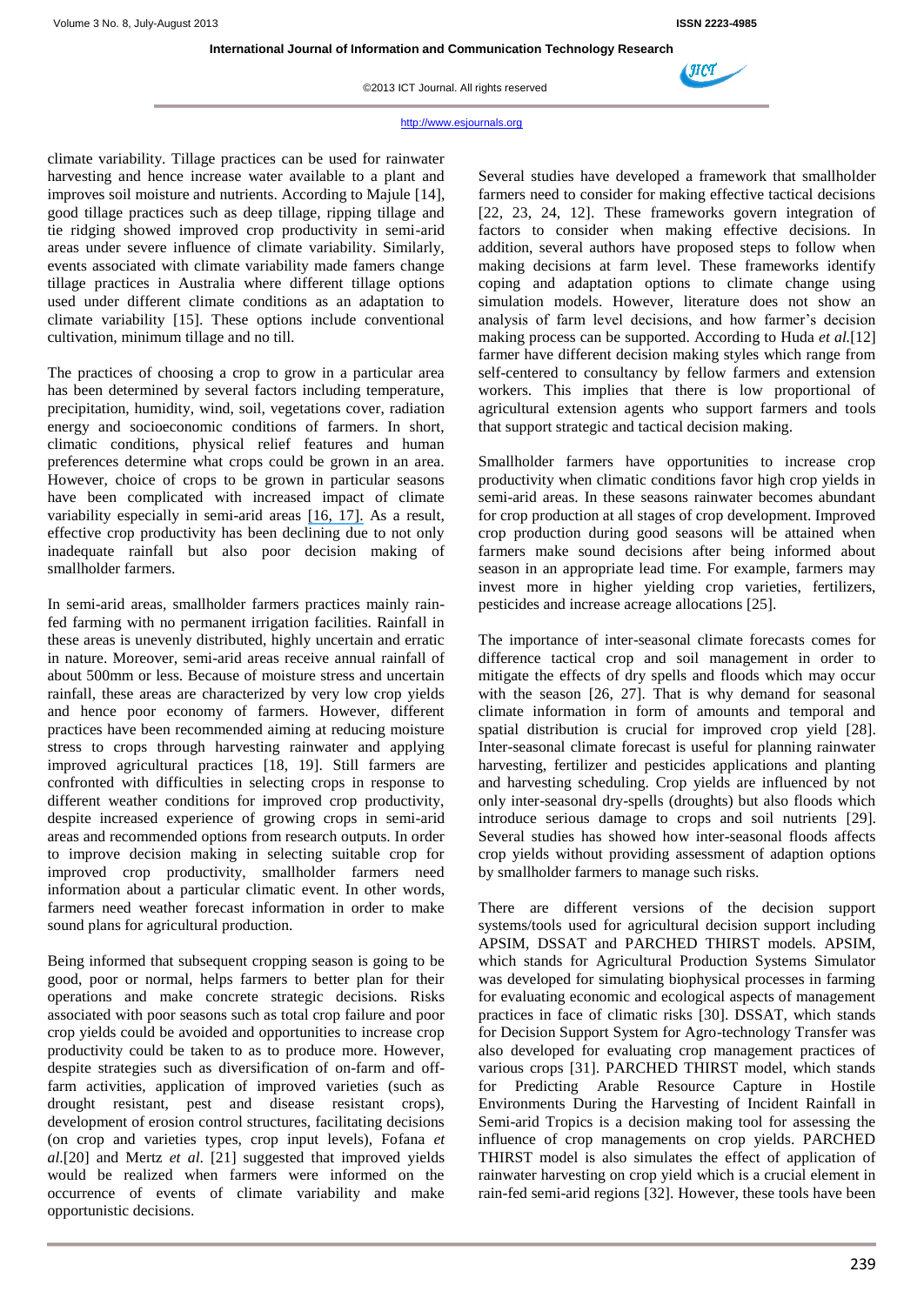

©2013 ICT Journal. All rights reserved

#### http://www.esjournals.org

used for the purpose of experimentation in agricultural research institutions [33].

The output of experiments from crop simulation models is then dissemination to farmers and other agricultural actors. According to Newman *et al.* [3], farmers and other agricultural actors such as input suppliers and output suppliers are not directly using such tools to support their tactical and strategic farm-level decisions. Agricultural researchers and extension services workers disseminate the research outputs to farmers and other agricultural stakeholders. However, extension services at village level which are closely support farmers at their fields have limited access to use such models for evaluating crop management practices. These extension workers translate the research outputs from simulation models for farmers instead. This is a major limitation of these models whereas farmers and extension workers are not able to use such important tools.

The use of decision support tools requires adequate knowledge on agricultural sciences, computer skills in order to produce fruitful output. This means that, smallholder farmers who have low income and low education level cannot use such tools. In addition, agricultural extension workers that operate at village levels cannot operate such tools. Despite the usefulness of these tools and the existing problems of communicating research outputs to farmers, little has been done to develop simple tools that avail agricultural information and technologies needed by smallholder farmers in rural areas [3]. This study, therefore, develop simple decision support systems that smallholder farmers and agricultural extension workers at village levels can operate and hence improves access to agricultural information and innovations.

DSS play an important role in agriculture for enhancing crop productivity and other sectors including health. Nonetheless, DSS have been widely applied in agriculture areas such as land allocation decisions, simulating yield for soybean production and climate risk analysis [\[6,](https://www.researchgate.net/publication/222700032_AgClimate_A_climate_forecast_information_system_for_agricultural_risk_management_in_the_southeastern_USA?el=1_x_8&enrichId=rgreq-d0f2f52c1585934ed6573581f0aeb8c6-XXX&enrichSource=Y292ZXJQYWdlOzI2NDY3MzAzNztBUzoxMjk1NjQwMDkzMDgxNjBAMTQwNzkwMTg3NjAxOQ==) 13]. Nevertheless, usefulness of these tools is limited due to lack of strategic and tactical decision support, inadequate literacy of rural farmers, affordability and inadequate integration of user needs by developers [\[2,](https://www.researchgate.net/publication/236047949_Trustworthiness_and_Negative_Affect_Predict_Economic_Decision-Making?el=1_x_8&enrichId=rgreq-d0f2f52c1585934ed6573581f0aeb8c6-XXX&enrichSource=Y292ZXJQYWdlOzI2NDY3MzAzNztBUzoxMjk1NjQwMDkzMDgxNjBAMTQwNzkwMTg3NjAxOQ==) 3, 34]. According to Newman *et al.* [2] low adoption of DSS in agriculture is attributed to limited computer ownership, lack of field testing, not end user involvement during development of DSS, complexity and possibly considerable data inputs of DSS. Yet there are, no reasons seen for changing current management methods, distrust of DSS outputs due to lack of understanding of underlying theory of the mode and mismatch of DSS outputs with decision making styles [\[2\]](https://www.researchgate.net/publication/236047949_Trustworthiness_and_Negative_Affect_Predict_Economic_Decision-Making?el=1_x_8&enrichId=rgreq-d0f2f52c1585934ed6573581f0aeb8c6-XXX&enrichSource=Y292ZXJQYWdlOzI2NDY3MzAzNztBUzoxMjk1NjQwMDkzMDgxNjBAMTQwNzkwMTg3NjAxOQ==). DSSAT for example have been designed for simulation by research personnel, however, these tools require massive inputs of data which are not affordable to smallholder farmers in rural areas [35, 30]. Value of DSS in agriculture can be enhanced by exploiting new opportunities of web and mobile technologies linking to existing telecentres implemented in rural areas. Such technologies increase flexibility of use and hence access to climate information [\[36, 37\].](https://www.researchgate.net/publication/255593188_An_Introduction_to_Web-based_Support_Systems?el=1_x_8&enrichId=rgreq-d0f2f52c1585934ed6573581f0aeb8c6-XXX&enrichSource=Y292ZXJQYWdlOzI2NDY3MzAzNztBUzoxMjk1NjQwMDkzMDgxNjBAMTQwNzkwMTg3NjAxOQ==)

While developing DSS, different techniques, methodologies and tools are employed in order to enhance usability to decision makers. Most of the DSS developed in agricultural employed linear approach [38]. Perini and Susi [38] have suggested the use of agent orient methodology called "Tropos" that provides extensive involvement of decision makers during the early stages of DSS development of problem analysis. "Tropos" define development process to consist of five stages namely, early requirements analysis, late requirement analysis, architectural design and implementation. Apart from agent oriented methodology, which views a system as composed of independent actors with their own goals and interact to one another, object oriented methodology has been used in developing decision support systems. Ascough *et al.* [39] support object oriented methodologies when developing GPFARM (a decision support system for determining longterm effects of alternatives Great Plain farming).

Several authors [40, 41] have proposed a participatory approach for developing decision support systems. Newman *et al.* [3] described five steps for DSS development as: (i) identify need for the DSS, (ii) conduct a feasibility analysis (task, user, and organizational profiling, and resource requirements), (iii) establish an action plan (user skills, software development, system design, documentation), (iv) use iterative prototyping (allows the development process to evolve, based on evaluation from potential end users), and (v) release and train users. Eliashberg *et al*. [42], Ruland and Bakken [43] and Newman *et al*. [3] suggest a range of participatory approaches including participatory learning, action learning, action research and soft system methodologies (having psychological, social and cultural elements) and hard systems methodologies, which support user involvement.

There are several adaptation strategies to climate variability in crop production that are mapped to climatic events. However, it is still not known which strategic and tactical farm level decisions are useful to smallholder farmers when integrated to climatic events. There is enough knowledge on the use of tradition and ICTs based communication systems. However, it is not known which potential, simple and low cost ICT tools are affordable by low income smallholder farmers with poor or no electrical power coverage in accessing agricultural information. There are decision support systems and tools to support strategic and tactical farm level decisions. However, the focus of these tools is not targeted to smallholder farmers and agricultural extension workers at village levels. Hence, the role of simple and interactive applications for providing information and agricultural advisories to farmers is not adequately addressed. Several approaches have been proposed and used to develop decision support systems and simulation models but emphasize on participatory decision support system developments. There is no unified framework that caters across different users with diverse technical and socio-economic background.

## **III. PROPOSED ARCHITECTURE OF DSS**

According to systems theory, all systems are composed of subsystems, and all systems are themselves sub-systems to larger systems [44]. This theory allows systems to be decomposed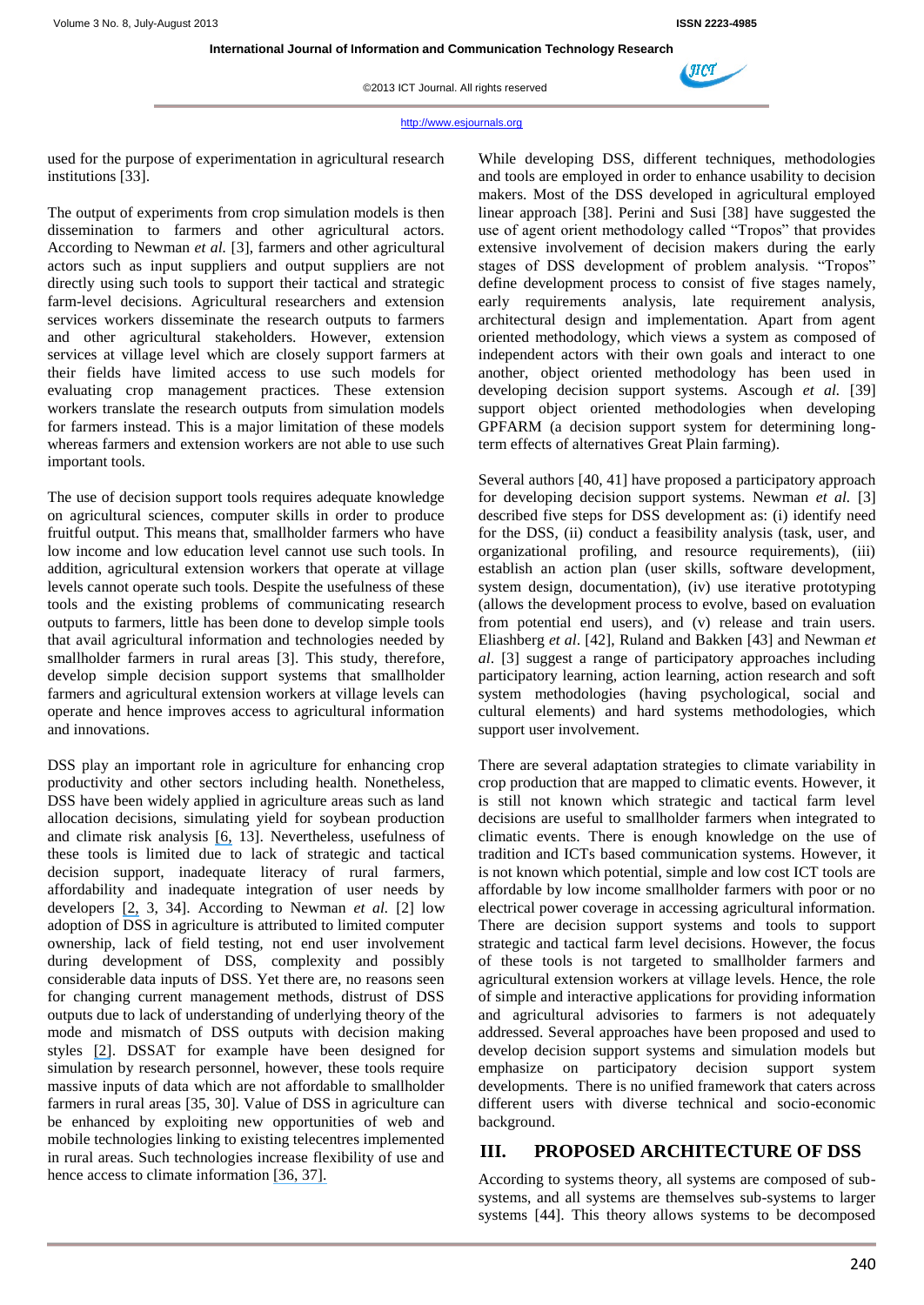

©2013 ICT Journal. All rights reserved



#### http://www.esjournals.org

into smaller components where each component interrelated with other sub-systems (environments) using defined interfaces, have boundaries, possess a specific purpose and constraints. These interfaces form the interaction framework with the surrounding components through input and output systems. Figure 1 shows the decomposition of a decision support system to independent modules that interact with one another. Two main components of DSS are the mobile phone communication manager and web-based communication manager. In this set up, different users that communicate can use different platform to share information. For example, when meteorological agent updates rainfall forecasts, farmers and extension workers get such information through mobile phone interface. Similarly, when farmers and other DSS users register themselves for the forecasts, then meteorological agent and agricultural actors would be able to see registered farmers through web interface.



**Figure 1: DSS architecture (DB – Database, KB-Knowledge base, SMS-Simple Message Service)**

Source: Drawn by researcher, 2013

This study developed a system to enhance communication using mobile phones and internet application for accessing not only climate information directly from meteorological services but also agricultural knowledge from other farmers, agricultural extension workers and research institutions through a centralized database. The developed database provides a depository of agricultural information and knowledge of climate, market and agricultural inputs required for various decisions making at farm-level. This allows automatic generation and coordination of advisories for farmers in linking climate forecasts, inputs availability and strategic and tactical decisions.

Figure 2 shows entity relationship diagram for modeling data of DSS. The model was then used to implement a database using MySQL database management system (DBMS). The design decision of data model allowed both data and knowledge to be stored for the decision support system. For example, a crop entity contains a forecast-code field to provide a mapping between the forecast and the choice of crop. This knowledge was captured from the respondents survey and literature review. If was found that, high yielding crop varieties were suitable when the seasonal climate forecast was normal to above normal while short duration and drought resistant crop varieties were suitable when forecast was normal to below normal. With this design, when a farmer request an advisory about the crop to grown, then the DSS scans the current issues seasonal climate forecast and recommend suitable crops. Further, this knowledge could also be linked with topographical zones and other socio-economic status of smallholder farmers and hence a farmer could be provided with specific forecast.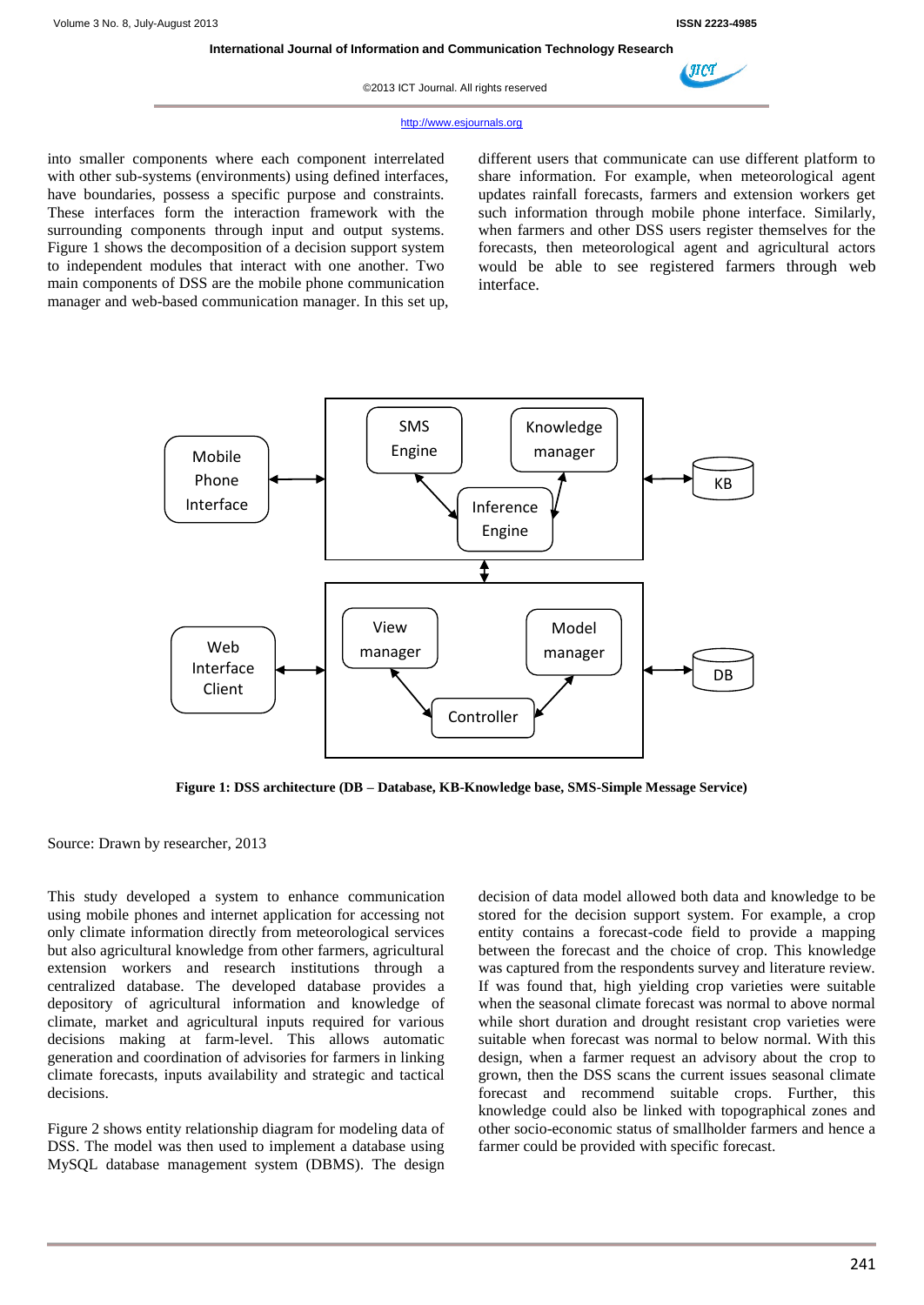$\blacktriangle$ SICT

 **International Journal of Information and Communication Technology Research**

©2013 ICT Journal. All rights reserved

http://www.esjournals.org



**Figure 2: Entity relationship diagram for a DSS**

Source: researcher design, 2012

## **IMPLEMENTATION OF DSS**

Development phase is about implementation of artifacts based on the design or conceptual model in the previous phase. At this stage, requirement definitions, database of STFD and decision models were implemented using suggested tools and techniques in software development approaches. During the implementation phase, a web platform was suggested because it provides online interaction among agricultural actors and system artifacts. In addition to web platform, mobile phone platform was also used for implementation. The motivation of interfacing with mobile phone platform was driven by the needs of farmers in rural

areas where the access to agricultural information for informed decision making was poor. Using simple and affordable mobile phones, farmers were able to query for climate and weather forecast and market information from the decision support system maintained by Tanzania Meteorological Agent (TMA) in Tanzania. Figure 3 shows the web interface with information about seasonal climate forecast for Morogoro areas, Tanzania of 2013 as updated by TMA. The seasonal climate forecast showed normal to below normal of rainfalls for a season of Masika of March to May of 2013.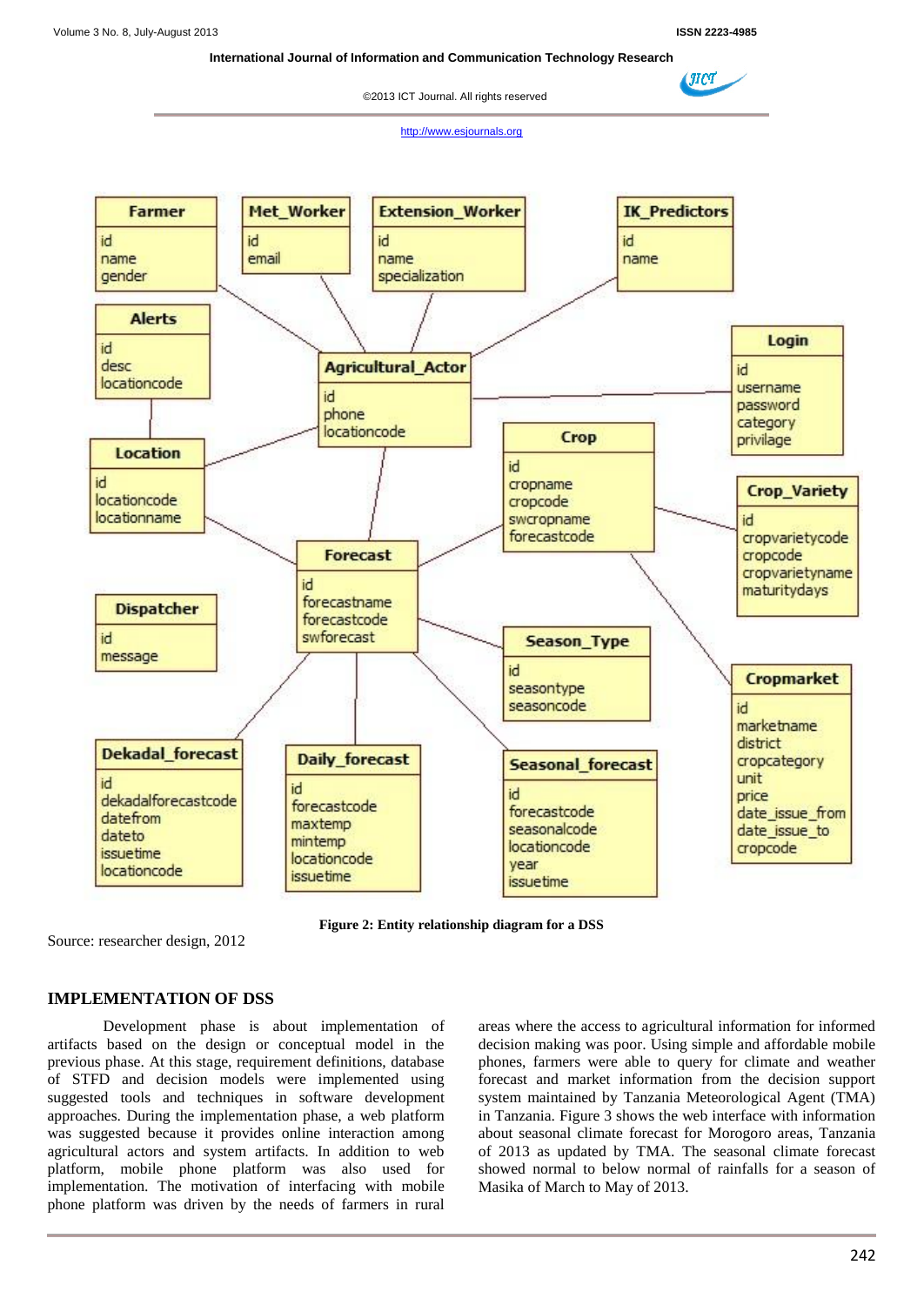**International Journal of Information and Communication Technology Research**

©2013 ICT Journal. All rights reserved

http://www.esjournals.org



| Figure 3: Web interface for communicating alerts to SMS user |  |  |  |  |  |
|--------------------------------------------------------------|--|--|--|--|--|
|--------------------------------------------------------------|--|--|--|--|--|

The role of TMA is to keep DSS up-to-date with seasonal climate and weather forecasts. When new forecast information and abnormal weather events was issued TMA, then DSS was updated and in turn forwarded that information to subscribed farmers and other agricultural actors. Not only climate information but also advisories concerned with selection of crops and crop varieties, selection of land preparation methods and timing of field crop management operations were generated and communicated to the subscribed farmers. Seasonal climate forecasts information was issued before the start of cropping season and was kept in the database system throughout the cropping season. However, a weather forecast was issued daily, decadal and monthly. One of the challenges of forecasts to farmers was the terminology used to describe the forecasts and linkage with farming decisions. It was suggested to use terms such as above normal, below normal, normal, normal to above normal and normal to below normal. Based on rainfall long term averages, farmer may easily understand whether such forecast would be of beneficial to crops or not.

Figure 4 shows part of web interface that displays the list of agricultural actors registered to receive seasonal and weather forecasts when updated by TMA through their mobile phones. The systems allowed farmers and other agricultural actors to register using their mobile phones. The system also allows unregistered user to query for agricultural information and advisories. For example, the user could be able to ask for seasonal climate forecast of the current or upcoming season, in turn the system finds out if such information was updated and hence send forecast information to the use without human intervention. Similarly, the user may ask for recommended crop varieties for the upcoming season, and in turn the system uses updated seasonal climate forecasts and knowledge about the suitability of crop varieties under different seasonal climate forecasts to communicate to farmer a list of recommended crop varieties.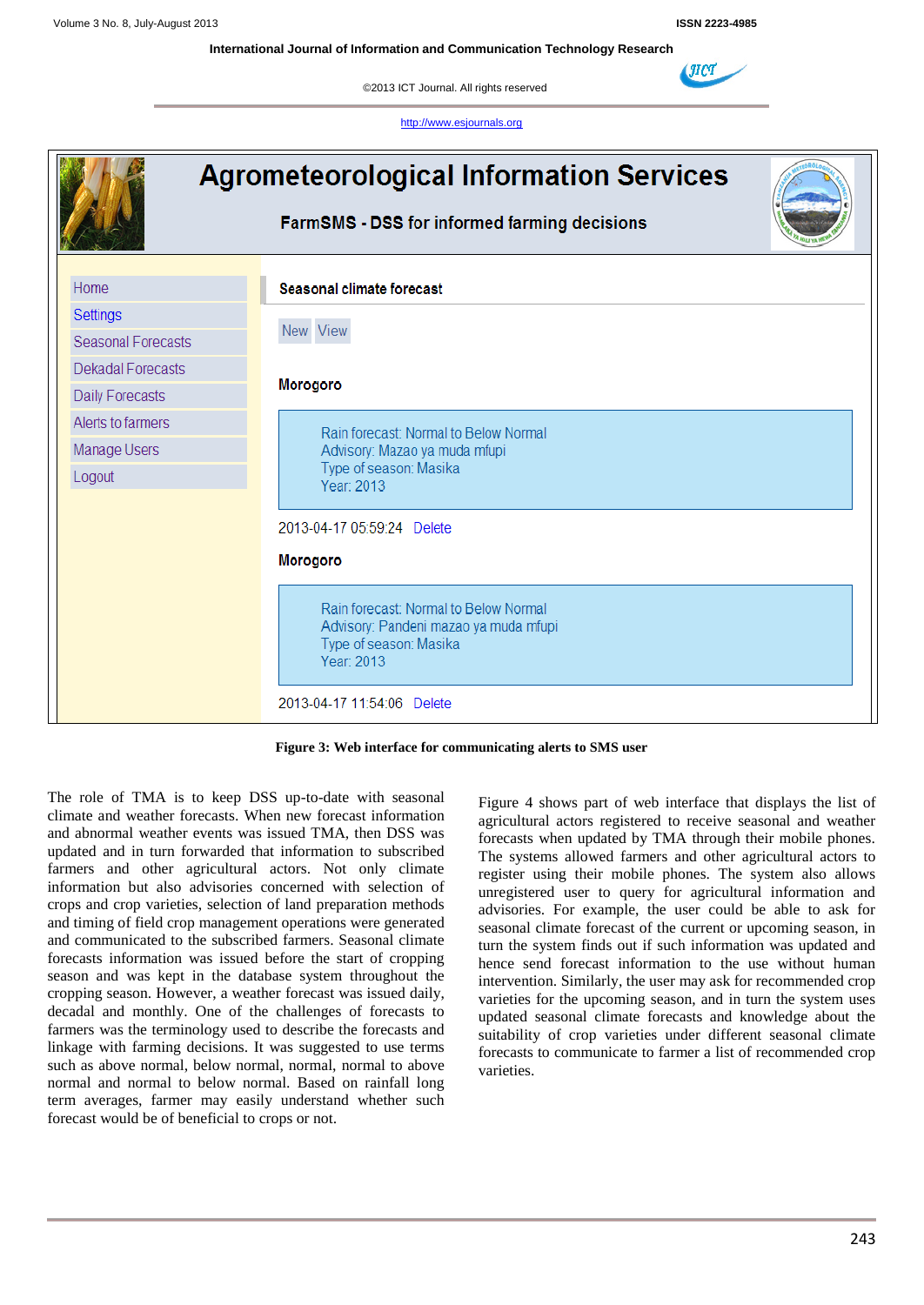(ЛСТ

©2013 ICT Journal. All rights reserved

http://www.esjournals.org

| <b>Agrometeorological Information Services</b><br><b>FarmSMS - DSS for informed farming decisions</b> |                 |                         |                      |                          |               |  |  |  |
|-------------------------------------------------------------------------------------------------------|-----------------|-------------------------|----------------------|--------------------------|---------------|--|--|--|
| Home<br><b>Agricultural Actors</b><br><b>Seasonal Forecasts</b>                                       |                 |                         |                      |                          |               |  |  |  |
| <b>Dekadal Forecasts</b>                                                                              |                 | New View                |                      |                          |               |  |  |  |
| <b>Daily Forecasts</b>                                                                                | <b>SN</b>       | <b>Name</b>             | <b>Phone number</b>  | <b>Location</b>          | <b>Action</b> |  |  |  |
| Alerts to farmers                                                                                     | 1               | Abasi Shembiru          | 0782491831 Lushoto   |                          | <b>Delete</b> |  |  |  |
| Manage Users                                                                                          | $\overline{2}$  | Abeid Shewedi           | 0783293020   Lushoto |                          | <b>Delete</b> |  |  |  |
| Manage Location                                                                                       | 3               | <b>AGGREY RICHARD</b>   | +255783337516 Same   |                          | <b>Delete</b> |  |  |  |
| Logout                                                                                                | 4               | <b>AGNES KIJAZI</b>     |                      | 0784501692 Dar es Salaam | <b>Delete</b> |  |  |  |
|                                                                                                       | 5               | <b>AGUSTINE KANEMBA</b> | 0784251301           | Dar es Salaam            | <b>Delete</b> |  |  |  |
|                                                                                                       | 6               | Ally Kaoneka            | 0712176835   Lushoto |                          | <b>Delete</b> |  |  |  |
|                                                                                                       | 7               | <b>ALLY TITUS</b>       | +255686822287        | Same                     | <b>Delete</b> |  |  |  |
|                                                                                                       | 8               | Amiri Kasunga           | 0717103829   Lushoto |                          | <b>Delete</b> |  |  |  |
|                                                                                                       | 9               | ANDERSON MASIMA         | 0786437390 Hombolo   |                          | <b>Delete</b> |  |  |  |
|                                                                                                       | 10              | Aneska Wiliam           | 0783419714   Lushoto |                          | <b>Delete</b> |  |  |  |
|                                                                                                       | 11              | <b>Anthony Moshy</b>    | 0783286814           | Dodoma                   | <b>Delete</b> |  |  |  |
|                                                                                                       | 12 <sub>2</sub> | Ashtot Zayumba          | 0719278552 Lushoto   |                          | <b>Delete</b> |  |  |  |
|                                                                                                       | 13              | <b>AVELIN MSOKA</b>     | +255784483800        | Same                     | <b>Delete</b> |  |  |  |
|                                                                                                       | 14              | <b>AYUBU CHURI</b>      | 0762899185           | Morogoro                 | <b>Delete</b> |  |  |  |

**Figure 4: Web interface showing registered agricultural stakeholders**

Source: researcher design, 2012

### **System Evaluation**

This stage was critical for users to get used and experience the product developed and provided feedback which lead towards improvements of the system. The output of this phase was the desirable product because it involved a series of iterations and improvements as per user feedbacks. One of the strategies of adoption of computer artifacts was involving user during all stages of product development. While saving as adoption strategy for users, the same technique was used to satisfy not only usability but also acceptability because users felt ownership of the DSS.

Figure 5 shows an interface depicting one of the mechanisms used to evaluate the operation of the DSS. Communication that the respondents made was monitored and evaluated from the DSS SMS engine interface. Further, the respondents were asked whether they were getting the reply that was related to the question they queried. The respondents showed a positive feedback to the DSS and asked for more information such as market information and services to be incorporated. The positive responses from respondents imply further research on simple and affordable mobile phones on how they could benefit smallholder farmers in rural areas.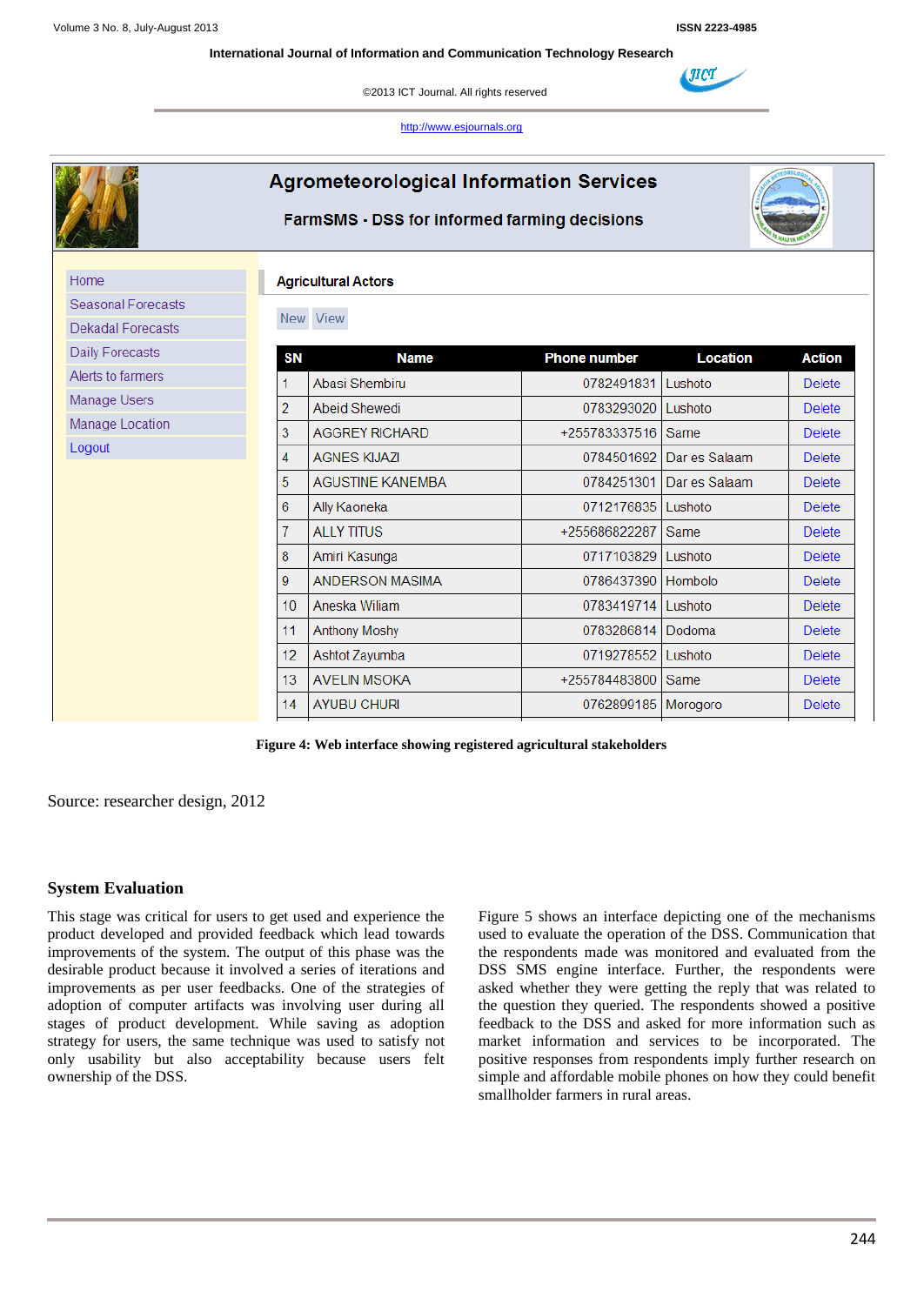**International Journal of Information and Communication Technology Research**

©2013 ICT Journal. All rights reserved

#### http://www.esjournals.org



**Figure 5: SMS Engine interface showing communication process of SMS using mobile phones**

Source: researcher design, 2012

#### **Challenges of development DSS**

The design of user interface adopted in this study considered usability principles with focus on varieties of users with difference in education background, novice to ICT technologies and multiple technologies. Therefore, the focus of the study was linked to supporting farmers in rural areas having low education level and living in conditions unavailable computing facilities due to lack of power and ICT infrastructures. As a result, the user interface design considered the use of mobile phones which are simple and low cost and yet be able to access computing facilities and agricultural knowledge at the backend. Not only farmers but also other stakeholder including meteorological service agents and extension workers use mobile phones for communicating information to and from farmers in an interactive way.

The format of information used in communication was made simple to input but supported with data coding for the meanings. The Figure 6 below, shows a sample format of data input used by farmers to ask for seasonal climate information of a particular cropping season. When the request for seasonal climate forecast is sent in form of a text message, the application at the backend determine the current forecast as issued by meteorological service agency of the current or upcoming cropping season. If such information is not available, notification on the unavailability is issued to farmers and extension workers.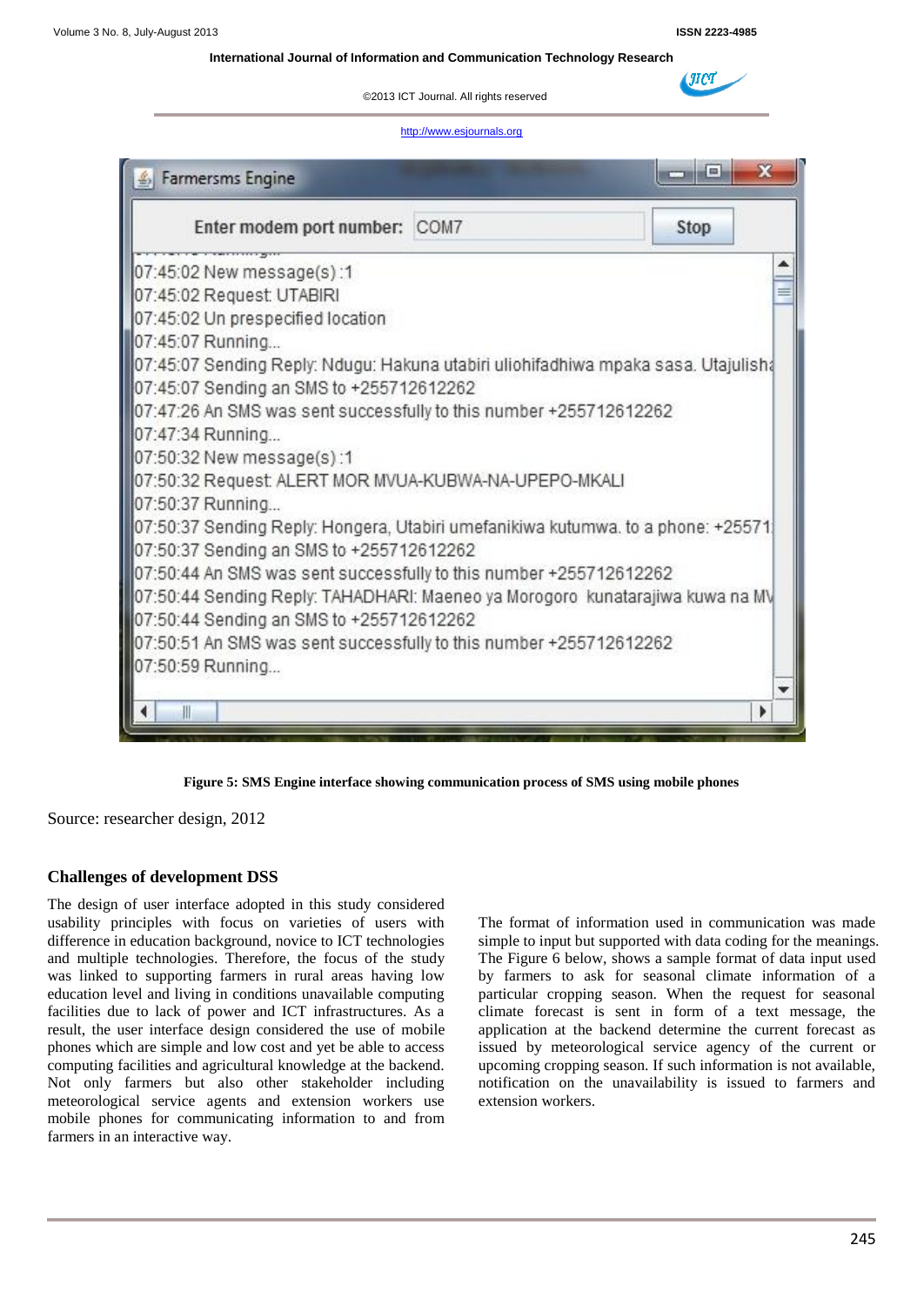**International Journal of Information and Communication Technology Research**

![](_page_9_Figure_3.jpeg)

**Figure 6: Request and reply communication model for asking seasonal climate forecast by farmer**

Source: researcher design, 2012

The model of communication using mobile phone was in two ways. The first mode was by request and reply format of clientserver architecture. The second mode was register once and notify mode where farmers and extension workers are registered and get notification of information when available. For example, notification is activated after updating season climate information following unexpected abnormal event such as strong winds, floods and excessive dry-spells. When farmers and extension workers registered for these services then they access whenever they are available and use for farm level decision making.

#### **IV. CONCLUSIONS & RECOMMENDATIONS**

#### **Conclusion**

Addressing farmers' needs for improved access to information resources, in terms on timeliness and linked to farming decisions, the study designed a framework that can be used to develop decision support systems for rural farmers. The framework was then used to develop a DSS for assisting farming decisions of farmers in semi-arid areas of Same district, Tanzania. The consideration of a design, reflected the rate of adoption of ICT in rural areas of developing countries, characterized by inadequate infrastructures of power distribution for ICT facilities and socio-economic status of smallholder farmers in rural semi-arid areas.

DSS was developed as a web based online software application system. The system has three main tiers, that is, user interface, computation modules and database end. To support multiples users, the user interface was designed to enable interaction with the system using mobile phones (using SMS technology) and web interface. Computation modules serves as a link between user interface and database end as well as handle most of computation in providing advisories and recommendations to farmers. The database end consists of stored data and knowledge and hence forms a basis for providing recommendations to farmers based on observed status of nature.

#### **Recommendations**

It is recommended that, efforts to improve adaptation capacity of the smallholder farmers should target extended use of ICTs, such as mobile phones for improved access to climate information and advisories. Also, using ICTs agricultural research centres should extend agricultural findings to farmers so that their outputs could be used by farmers. It is recommended that, further research on the area of development of decision support system should focus on understanding decision makers before building decision support systems. Although decision support system models play significant role in developing and testing new farming technologies, it is recommended that, development of decision support system in agricultural should focus on linking inputs from research and make research results accessible to farmers and other agricultural actors. This research proposed an approach for linking scientific and indigenous climate forecasts, it is recommended further research should go further to integrate national climate forecasting agents with international climate forecasting centres.

#### **REFERENCES**

- [1] [Churi, A. J., Mlozi, M. R., Tumbo, S. D., and](https://www.researchgate.net/publication/264673003_Understanding_Farmers_Information_Communication_Strategies_for_Managing_Climate_Risks_in_Rural_Semi-Arid_Areas_Tanzania?el=1_x_8&enrichId=rgreq-d0f2f52c1585934ed6573581f0aeb8c6-XXX&enrichSource=Y292ZXJQYWdlOzI2NDY3MzAzNztBUzoxMjk1NjQwMDkzMDgxNjBAMTQwNzkwMTg3NjAxOQ==) Casmir, [R. \(2012\). Understanding Farmers Information](https://www.researchgate.net/publication/264673003_Understanding_Farmers_Information_Communication_Strategies_for_Managing_Climate_Risks_in_Rural_Semi-Arid_Areas_Tanzania?el=1_x_8&enrichId=rgreq-d0f2f52c1585934ed6573581f0aeb8c6-XXX&enrichSource=Y292ZXJQYWdlOzI2NDY3MzAzNztBUzoxMjk1NjQwMDkzMDgxNjBAMTQwNzkwMTg3NjAxOQ==)  [Communication Strategies for Managing Climate](https://www.researchgate.net/publication/264673003_Understanding_Farmers_Information_Communication_Strategies_for_Managing_Climate_Risks_in_Rural_Semi-Arid_Areas_Tanzania?el=1_x_8&enrichId=rgreq-d0f2f52c1585934ed6573581f0aeb8c6-XXX&enrichSource=Y292ZXJQYWdlOzI2NDY3MzAzNztBUzoxMjk1NjQwMDkzMDgxNjBAMTQwNzkwMTg3NjAxOQ==)  [Risks in Rural Semi-Arid](https://www.researchgate.net/publication/264673003_Understanding_Farmers_Information_Communication_Strategies_for_Managing_Climate_Risks_in_Rural_Semi-Arid_Areas_Tanzania?el=1_x_8&enrichId=rgreq-d0f2f52c1585934ed6573581f0aeb8c6-XXX&enrichSource=Y292ZXJQYWdlOzI2NDY3MzAzNztBUzoxMjk1NjQwMDkzMDgxNjBAMTQwNzkwMTg3NjAxOQ==) [Areas,](https://www.researchgate.net/publication/264673003_Understanding_Farmers_Information_Communication_Strategies_for_Managing_Climate_Risks_in_Rural_Semi-Arid_Areas_Tanzania?el=1_x_8&enrichId=rgreq-d0f2f52c1585934ed6573581f0aeb8c6-XXX&enrichSource=Y292ZXJQYWdlOzI2NDY3MzAzNztBUzoxMjk1NjQwMDkzMDgxNjBAMTQwNzkwMTg3NjAxOQ==)  Tanzania. *[International Journal of Information and](https://www.researchgate.net/publication/264673003_Understanding_Farmers_Information_Communication_Strategies_for_Managing_Climate_Risks_in_Rural_Semi-Arid_Areas_Tanzania?el=1_x_8&enrichId=rgreq-d0f2f52c1585934ed6573581f0aeb8c6-XXX&enrichSource=Y292ZXJQYWdlOzI2NDY3MzAzNztBUzoxMjk1NjQwMDkzMDgxNjBAMTQwNzkwMTg3NjAxOQ==)  [Communication Research](https://www.researchgate.net/publication/264673003_Understanding_Farmers_Information_Communication_Strategies_for_Managing_Climate_Risks_in_Rural_Semi-Arid_Areas_Tanzania?el=1_x_8&enrichId=rgreq-d0f2f52c1585934ed6573581f0aeb8c6-XXX&enrichSource=Y292ZXJQYWdlOzI2NDY3MzAzNztBUzoxMjk1NjQwMDkzMDgxNjBAMTQwNzkwMTg3NjAxOQ==)*, 2(11):838 – 845
- [2] [Nguyen, C. M., Koenigs, M., Yamada, T. H., Teo, S.](https://www.researchgate.net/publication/236047949_Trustworthiness_and_Negative_Affect_Predict_Economic_Decision-Making?el=1_x_8&enrichId=rgreq-d0f2f52c1585934ed6573581f0aeb8c6-XXX&enrichSource=Y292ZXJQYWdlOzI2NDY3MzAzNztBUzoxMjk1NjQwMDkzMDgxNjBAMTQwNzkwMTg3NjAxOQ==)  [H., Cavanaugh, J. E., Tranel, D., and Denburg, N. L.](https://www.researchgate.net/publication/236047949_Trustworthiness_and_Negative_Affect_Predict_Economic_Decision-Making?el=1_x_8&enrichId=rgreq-d0f2f52c1585934ed6573581f0aeb8c6-XXX&enrichSource=Y292ZXJQYWdlOzI2NDY3MzAzNztBUzoxMjk1NjQwMDkzMDgxNjBAMTQwNzkwMTg3NjAxOQ==) (2011). Trustworthiness [and negative affect predict](https://www.researchgate.net/publication/236047949_Trustworthiness_and_Negative_Affect_Predict_Economic_Decision-Making?el=1_x_8&enrichId=rgreq-d0f2f52c1585934ed6573581f0aeb8c6-XXX&enrichSource=Y292ZXJQYWdlOzI2NDY3MzAzNztBUzoxMjk1NjQwMDkzMDgxNjBAMTQwNzkwMTg3NjAxOQ==)  [economic decision making.](https://www.researchgate.net/publication/236047949_Trustworthiness_and_Negative_Affect_Predict_Economic_Decision-Making?el=1_x_8&enrichId=rgreq-d0f2f52c1585934ed6573581f0aeb8c6-XXX&enrichSource=Y292ZXJQYWdlOzI2NDY3MzAzNztBUzoxMjk1NjQwMDkzMDgxNjBAMTQwNzkwMTg3NjAxOQ==) *Journal of Cognitive Psychology* [23\(6\): 748-759.](https://www.researchgate.net/publication/236047949_Trustworthiness_and_Negative_Affect_Predict_Economic_Decision-Making?el=1_x_8&enrichId=rgreq-d0f2f52c1585934ed6573581f0aeb8c6-XXX&enrichSource=Y292ZXJQYWdlOzI2NDY3MzAzNztBUzoxMjk1NjQwMDkzMDgxNjBAMTQwNzkwMTg3NjAxOQ==)
- [3] Newman, S., Lynch, T., & Plummer, A. A. (2000). Success and failure of decision support systems: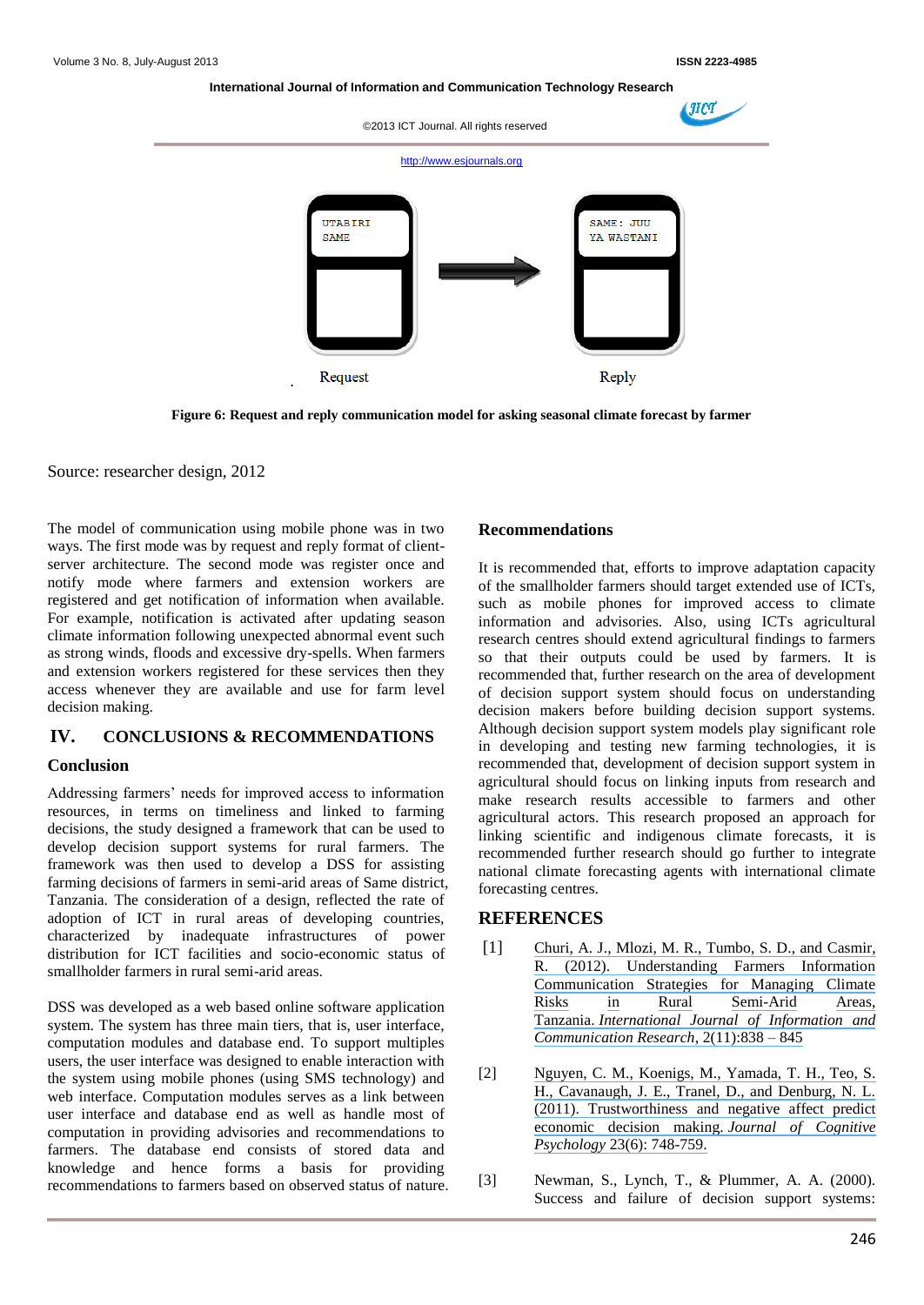#### ©2013 ICT Journal. All rights reserved

#### http://www.esjournals.org

Learning as we go. *Journal of Animal Science*, 77: 1- 12.

- [4] TMA (2008). *Dekadal Weather Review*. Tanzania Meteorological Agency. Dar es Salaam, Tanzania, 2pp.
- [5] Ziervogel, G., (2004). Targeting seasonal climate forecasts for integration into household level decisions: The case of smallholder farmers in Lesotho, *The Geographical Journal* 170 (1): 6 – 21.
- [6] [Fraisse, C. W., Breuer, N. E., Zierden, D., Bellow, J.](https://www.researchgate.net/publication/222700032_AgClimate_A_climate_forecast_information_system_for_agricultural_risk_management_in_the_southeastern_USA?el=1_x_8&enrichId=rgreq-d0f2f52c1585934ed6573581f0aeb8c6-XXX&enrichSource=Y292ZXJQYWdlOzI2NDY3MzAzNztBUzoxMjk1NjQwMDkzMDgxNjBAMTQwNzkwMTg3NjAxOQ==)  [G., Paz, J., Cabrera, V. E., Garcia, A., Ingram, K. T.,](https://www.researchgate.net/publication/222700032_AgClimate_A_climate_forecast_information_system_for_agricultural_risk_management_in_the_southeastern_USA?el=1_x_8&enrichId=rgreq-d0f2f52c1585934ed6573581f0aeb8c6-XXX&enrichSource=Y292ZXJQYWdlOzI2NDY3MzAzNztBUzoxMjk1NjQwMDkzMDgxNjBAMTQwNzkwMTg3NjAxOQ==)  [Hatch, U., Hoogenboom, G., Jones, J. W., O'Brien, J.](https://www.researchgate.net/publication/222700032_AgClimate_A_climate_forecast_information_system_for_agricultural_risk_management_in_the_southeastern_USA?el=1_x_8&enrichId=rgreq-d0f2f52c1585934ed6573581f0aeb8c6-XXX&enrichSource=Y292ZXJQYWdlOzI2NDY3MzAzNztBUzoxMjk1NjQwMDkzMDgxNjBAMTQwNzkwMTg3NjAxOQ==)  [J. \(2006\). AgClimate: A climate forecast information](https://www.researchgate.net/publication/222700032_AgClimate_A_climate_forecast_information_system_for_agricultural_risk_management_in_the_southeastern_USA?el=1_x_8&enrichId=rgreq-d0f2f52c1585934ed6573581f0aeb8c6-XXX&enrichSource=Y292ZXJQYWdlOzI2NDY3MzAzNztBUzoxMjk1NjQwMDkzMDgxNjBAMTQwNzkwMTg3NjAxOQ==)  [system for agricultural risk management in the](https://www.researchgate.net/publication/222700032_AgClimate_A_climate_forecast_information_system_for_agricultural_risk_management_in_the_southeastern_USA?el=1_x_8&enrichId=rgreq-d0f2f52c1585934ed6573581f0aeb8c6-XXX&enrichSource=Y292ZXJQYWdlOzI2NDY3MzAzNztBUzoxMjk1NjQwMDkzMDgxNjBAMTQwNzkwMTg3NjAxOQ==)  southeastern USA. *[Computers and Electronics in](https://www.researchgate.net/publication/222700032_AgClimate_A_climate_forecast_information_system_for_agricultural_risk_management_in_the_southeastern_USA?el=1_x_8&enrichId=rgreq-d0f2f52c1585934ed6573581f0aeb8c6-XXX&enrichSource=Y292ZXJQYWdlOzI2NDY3MzAzNztBUzoxMjk1NjQwMDkzMDgxNjBAMTQwNzkwMTg3NjAxOQ==)  Agriculture* [53\(1\):13-27.](https://www.researchgate.net/publication/222700032_AgClimate_A_climate_forecast_information_system_for_agricultural_risk_management_in_the_southeastern_USA?el=1_x_8&enrichId=rgreq-d0f2f52c1585934ed6573581f0aeb8c6-XXX&enrichSource=Y292ZXJQYWdlOzI2NDY3MzAzNztBUzoxMjk1NjQwMDkzMDgxNjBAMTQwNzkwMTg3NjAxOQ==)
- [7] Sugumaran, V. (2005). Web-based Spatial Decision Support Systems (WebSDSS): Evolution, Architecture, and Challenges. In. *Third Annual SIGDSS Pre-ICIS Workshop: Designing Complex Decision Support-Discovery and Presentation of Information and Knowledge. December 11, 2005, Las Vagas, Nevada.*
- [8] Graber, M. L. and Mathew, A. (2007). Performance of Web Based Clinical Diagnosis Support System for Internists. *Journal of general Internal Medicine* 23: 37-40.
- [9] Osbahr, H., Twyman, C., Adger, W. N., & Thomas, D. S. (2010). Evaluating successful livelihood adaptation to climate variability and change in southern *Africa. Ecology and Society*, 15(2), 27
- [10] IPCC. (2001). Climate Change 2001: Impacts, Adaptation, and Vulnerability. Contribution of Working Group II to the Third Assessment Report of the Intergovernmental Panel on Climate Change, J.J.McCarthy, O.F. Canziani, N.A. Leary, D.J. Dokken and K.S. White, Eds., Cambridge University Press, Cambridge, 1032 pp.
- [11] Bert, F. E., Satorre E. H., Toranzo F. R., and Podesta G. P. (2006). Climatic information and decisionmaking in maize crop production systems of the Argentinean Pampas. *Agricultural Systems* 88: 180- 204.
- [12] Huda, A. K. S., Selvaraju, R., Balasubramanian, T. N., Geethalakshmi, V., George, D. A., Clewett, J. F. (2004). Experiences of using seasonal climate information with farmers in Tamil Nadu, India, In Huda, A.K.S., Packham, R.G., eds. Using Seasonal Climate Forecasting in Agriculture: a Participatory Decision-making Approach. Australian Centre for International Agricultural Research, Canberra.
- [13] Welch, S. M., Jones, J. W., Brennan, M. W., Reeder, G., and Jacobson, B. M. (2002). PCYield: modelbased decision support for soybean production. *Agricultural Systems* 74: 79-98.
- [\[14\]](https://www.researchgate.net/publication/285785776_The_impact_of_land_management_practices_on_soil_quality_and_implications_on_smallholder_productivity?el=1_x_8&enrichId=rgreq-d0f2f52c1585934ed6573581f0aeb8c6-XXX&enrichSource=Y292ZXJQYWdlOzI2NDY3MzAzNztBUzoxMjk1NjQwMDkzMDgxNjBAMTQwNzkwMTg3NjAxOQ==) [Majule, A.E. \(2010\) The impacts of land management](https://www.researchgate.net/publication/285785776_The_impact_of_land_management_practices_on_soil_quality_and_implications_on_smallholder_productivity?el=1_x_8&enrichId=rgreq-d0f2f52c1585934ed6573581f0aeb8c6-XXX&enrichSource=Y292ZXJQYWdlOzI2NDY3MzAzNztBUzoxMjk1NjQwMDkzMDgxNjBAMTQwNzkwMTg3NjAxOQ==)  [practices on soil quality implications on smallholder](https://www.researchgate.net/publication/285785776_The_impact_of_land_management_practices_on_soil_quality_and_implications_on_smallholder_productivity?el=1_x_8&enrichId=rgreq-d0f2f52c1585934ed6573581f0aeb8c6-XXX&enrichSource=Y292ZXJQYWdlOzI2NDY3MzAzNztBUzoxMjk1NjQwMDkzMDgxNjBAMTQwNzkwMTg3NjAxOQ==)  [productivity in southern highland Tanzania.](https://www.researchgate.net/publication/285785776_The_impact_of_land_management_practices_on_soil_quality_and_implications_on_smallholder_productivity?el=1_x_8&enrichId=rgreq-d0f2f52c1585934ed6573581f0aeb8c6-XXX&enrichSource=Y292ZXJQYWdlOzI2NDY3MzAzNztBUzoxMjk1NjQwMDkzMDgxNjBAMTQwNzkwMTg3NjAxOQ==) *Journal of [Environmental Economics](https://www.researchgate.net/publication/285785776_The_impact_of_land_management_practices_on_soil_quality_and_implications_on_smallholder_productivity?el=1_x_8&enrichId=rgreq-d0f2f52c1585934ed6573581f0aeb8c6-XXX&enrichSource=Y292ZXJQYWdlOzI2NDY3MzAzNztBUzoxMjk1NjQwMDkzMDgxNjBAMTQwNzkwMTg3NjAxOQ==)*, 1, 59-67.
- [15] [Ugalde, D., Brungs, A., Kaebernick, M., McGregor, A.](https://www.researchgate.net/publication/248301343_Implications_of_climate_change_for_tillage_practice_in_Australia?el=1_x_8&enrichId=rgreq-d0f2f52c1585934ed6573581f0aeb8c6-XXX&enrichSource=Y292ZXJQYWdlOzI2NDY3MzAzNztBUzoxMjk1NjQwMDkzMDgxNjBAMTQwNzkwMTg3NjAxOQ==) [and Slattery, B. \(2007\). Implications of climate](https://www.researchgate.net/publication/248301343_Implications_of_climate_change_for_tillage_practice_in_Australia?el=1_x_8&enrichId=rgreq-d0f2f52c1585934ed6573581f0aeb8c6-XXX&enrichSource=Y292ZXJQYWdlOzI2NDY3MzAzNztBUzoxMjk1NjQwMDkzMDgxNjBAMTQwNzkwMTg3NjAxOQ==)  [change for tillage practice in Australia.](https://www.researchgate.net/publication/248301343_Implications_of_climate_change_for_tillage_practice_in_Australia?el=1_x_8&enrichId=rgreq-d0f2f52c1585934ed6573581f0aeb8c6-XXX&enrichSource=Y292ZXJQYWdlOzI2NDY3MzAzNztBUzoxMjk1NjQwMDkzMDgxNjBAMTQwNzkwMTg3NjAxOQ==) *Soil and [Tillage Research](https://www.researchgate.net/publication/248301343_Implications_of_climate_change_for_tillage_practice_in_Australia?el=1_x_8&enrichId=rgreq-d0f2f52c1585934ed6573581f0aeb8c6-XXX&enrichSource=Y292ZXJQYWdlOzI2NDY3MzAzNztBUzoxMjk1NjQwMDkzMDgxNjBAMTQwNzkwMTg3NjAxOQ==)* 97: 318 – 330.
- [\[16\]](https://www.researchgate.net/publication/227651797_How_Chinese_farmers_change_crop_choice_to_adapt_to_climate_change?el=1_x_8&enrichId=rgreq-d0f2f52c1585934ed6573581f0aeb8c6-XXX&enrichSource=Y292ZXJQYWdlOzI2NDY3MzAzNztBUzoxMjk1NjQwMDkzMDgxNjBAMTQwNzkwMTg3NjAxOQ==) [Wang, J., Mendelsohn, R., Dinar, A. and Huang. J.](https://www.researchgate.net/publication/227651797_How_Chinese_farmers_change_crop_choice_to_adapt_to_climate_change?el=1_x_8&enrichId=rgreq-d0f2f52c1585934ed6573581f0aeb8c6-XXX&enrichSource=Y292ZXJQYWdlOzI2NDY3MzAzNztBUzoxMjk1NjQwMDkzMDgxNjBAMTQwNzkwMTg3NjAxOQ==)  [\(2010\). How Chinese Farmers Change Crop Choice](https://www.researchgate.net/publication/227651797_How_Chinese_farmers_change_crop_choice_to_adapt_to_climate_change?el=1_x_8&enrichId=rgreq-d0f2f52c1585934ed6573581f0aeb8c6-XXX&enrichSource=Y292ZXJQYWdlOzI2NDY3MzAzNztBUzoxMjk1NjQwMDkzMDgxNjBAMTQwNzkwMTg3NjAxOQ==)  [To Adapt To Climate Change.](https://www.researchgate.net/publication/227651797_How_Chinese_farmers_change_crop_choice_to_adapt_to_climate_change?el=1_x_8&enrichId=rgreq-d0f2f52c1585934ed6573581f0aeb8c6-XXX&enrichSource=Y292ZXJQYWdlOzI2NDY3MzAzNztBUzoxMjk1NjQwMDkzMDgxNjBAMTQwNzkwMTg3NjAxOQ==) *Climate Change Economics* [1: 167-186.](https://www.researchgate.net/publication/227651797_How_Chinese_farmers_change_crop_choice_to_adapt_to_climate_change?el=1_x_8&enrichId=rgreq-d0f2f52c1585934ed6573581f0aeb8c6-XXX&enrichSource=Y292ZXJQYWdlOzI2NDY3MzAzNztBUzoxMjk1NjQwMDkzMDgxNjBAMTQwNzkwMTg3NjAxOQ==)
- [17] [Seo, S. N. and Mendelsohn, R. \(2008\). An Analysis of](https://www.researchgate.net/publication/222816680_An_Analysis_of_Crop_Choice_Adapting_to_Climate_Change_in_Latin_American_Farms?el=1_x_8&enrichId=rgreq-d0f2f52c1585934ed6573581f0aeb8c6-XXX&enrichSource=Y292ZXJQYWdlOzI2NDY3MzAzNztBUzoxMjk1NjQwMDkzMDgxNjBAMTQwNzkwMTg3NjAxOQ==)  [Crop Choice: Adapting to Climate Change in Latin](https://www.researchgate.net/publication/222816680_An_Analysis_of_Crop_Choice_Adapting_to_Climate_Change_in_Latin_American_Farms?el=1_x_8&enrichId=rgreq-d0f2f52c1585934ed6573581f0aeb8c6-XXX&enrichSource=Y292ZXJQYWdlOzI2NDY3MzAzNztBUzoxMjk1NjQwMDkzMDgxNjBAMTQwNzkwMTg3NjAxOQ==)  American Farms. *[Ecological Economics](https://www.researchgate.net/publication/222816680_An_Analysis_of_Crop_Choice_Adapting_to_Climate_Change_in_Latin_American_Farms?el=1_x_8&enrichId=rgreq-d0f2f52c1585934ed6573581f0aeb8c6-XXX&enrichSource=Y292ZXJQYWdlOzI2NDY3MzAzNztBUzoxMjk1NjQwMDkzMDgxNjBAMTQwNzkwMTg3NjAxOQ==)* 67: 109-116.
- [18] Nyong, A., Adesina, F., & Elasha, B. O. (2007). The value of indigenous knowledge in climate change mitigation and adaptation strategies in the African Sahel. *Mitigation and Adaptation Strategies for Global Change*, 12(5): 787-79
- [19] Gowing, J. W., Young, M. D. B., Hatibu, N., Mahoo, H. F., Rwehumbiza, F. and Mzirai, O. (2003). Developing improved dryland cropping systems for maize in semi-arid Tanzania. Part II: Use of a model to extrapolate and add value to experimental results. Experimental Agriculture 39:293–306.
- [20] Fofana, M., Abdoulaye, T., Coulibaly, N., Sanogo, D. and Longyintuo, A. (2010). Characterisation of Maize producing households in the dry Savanna of Mali. Country Report – Mali. IITA Ibadan, Nigeria 41 pp.
- [21] Mertz, O., Mbow, C., Reenberg, A. and Diouf, A. (2009). Farmers' perceptions of climate change and agricultural adaptation strategies in rural Sahel. *Environmental Management* 43: 804-816.
- [22] Drysdale, G., Markham, N., Paine, M., Michael, A. and Crawford, A. (2009). Using a 'level of decision making' framework in extension. in Proceedings of the 5th international Australasia-Pacific Extension Network Conference, November 9-12, 2009, Busselton, Western Australia.
- [23] [Cooper, P. J. M., Dimes, J., Rao, K. P. C., Shapiro, B.,](https://www.researchgate.net/publication/222430626_Coping_better_with_current_climatic_variability_in_the_rain-fed_farming_systems_of_sub-Saharan_Africa_An_essential_first_step_in_adapting_to_future_climate_change?el=1_x_8&enrichId=rgreq-d0f2f52c1585934ed6573581f0aeb8c6-XXX&enrichSource=Y292ZXJQYWdlOzI2NDY3MzAzNztBUzoxMjk1NjQwMDkzMDgxNjBAMTQwNzkwMTg3NjAxOQ==)  [Shiferaw, B., and Twomlow, S. \(2008\). Coping better](https://www.researchgate.net/publication/222430626_Coping_better_with_current_climatic_variability_in_the_rain-fed_farming_systems_of_sub-Saharan_Africa_An_essential_first_step_in_adapting_to_future_climate_change?el=1_x_8&enrichId=rgreq-d0f2f52c1585934ed6573581f0aeb8c6-XXX&enrichSource=Y292ZXJQYWdlOzI2NDY3MzAzNztBUzoxMjk1NjQwMDkzMDgxNjBAMTQwNzkwMTg3NjAxOQ==)  [with current climatic variability in the rain-fed farming](https://www.researchgate.net/publication/222430626_Coping_better_with_current_climatic_variability_in_the_rain-fed_farming_systems_of_sub-Saharan_Africa_An_essential_first_step_in_adapting_to_future_climate_change?el=1_x_8&enrichId=rgreq-d0f2f52c1585934ed6573581f0aeb8c6-XXX&enrichSource=Y292ZXJQYWdlOzI2NDY3MzAzNztBUzoxMjk1NjQwMDkzMDgxNjBAMTQwNzkwMTg3NjAxOQ==)  [systems of sub-Saharan Africa: An essential first step](https://www.researchgate.net/publication/222430626_Coping_better_with_current_climatic_variability_in_the_rain-fed_farming_systems_of_sub-Saharan_Africa_An_essential_first_step_in_adapting_to_future_climate_change?el=1_x_8&enrichId=rgreq-d0f2f52c1585934ed6573581f0aeb8c6-XXX&enrichSource=Y292ZXJQYWdlOzI2NDY3MzAzNztBUzoxMjk1NjQwMDkzMDgxNjBAMTQwNzkwMTg3NjAxOQ==)  [in adapting to future climate change.](https://www.researchgate.net/publication/222430626_Coping_better_with_current_climatic_variability_in_the_rain-fed_farming_systems_of_sub-Saharan_Africa_An_essential_first_step_in_adapting_to_future_climate_change?el=1_x_8&enrichId=rgreq-d0f2f52c1585934ed6573581f0aeb8c6-XXX&enrichSource=Y292ZXJQYWdlOzI2NDY3MzAzNztBUzoxMjk1NjQwMDkzMDgxNjBAMTQwNzkwMTg3NjAxOQ==) *Agriculture, [Ecosystems and Environment](https://www.researchgate.net/publication/222430626_Coping_better_with_current_climatic_variability_in_the_rain-fed_farming_systems_of_sub-Saharan_Africa_An_essential_first_step_in_adapting_to_future_climate_change?el=1_x_8&enrichId=rgreq-d0f2f52c1585934ed6573581f0aeb8c6-XXX&enrichSource=Y292ZXJQYWdlOzI2NDY3MzAzNztBUzoxMjk1NjQwMDkzMDgxNjBAMTQwNzkwMTg3NjAxOQ==)* 126(1): 24-35.